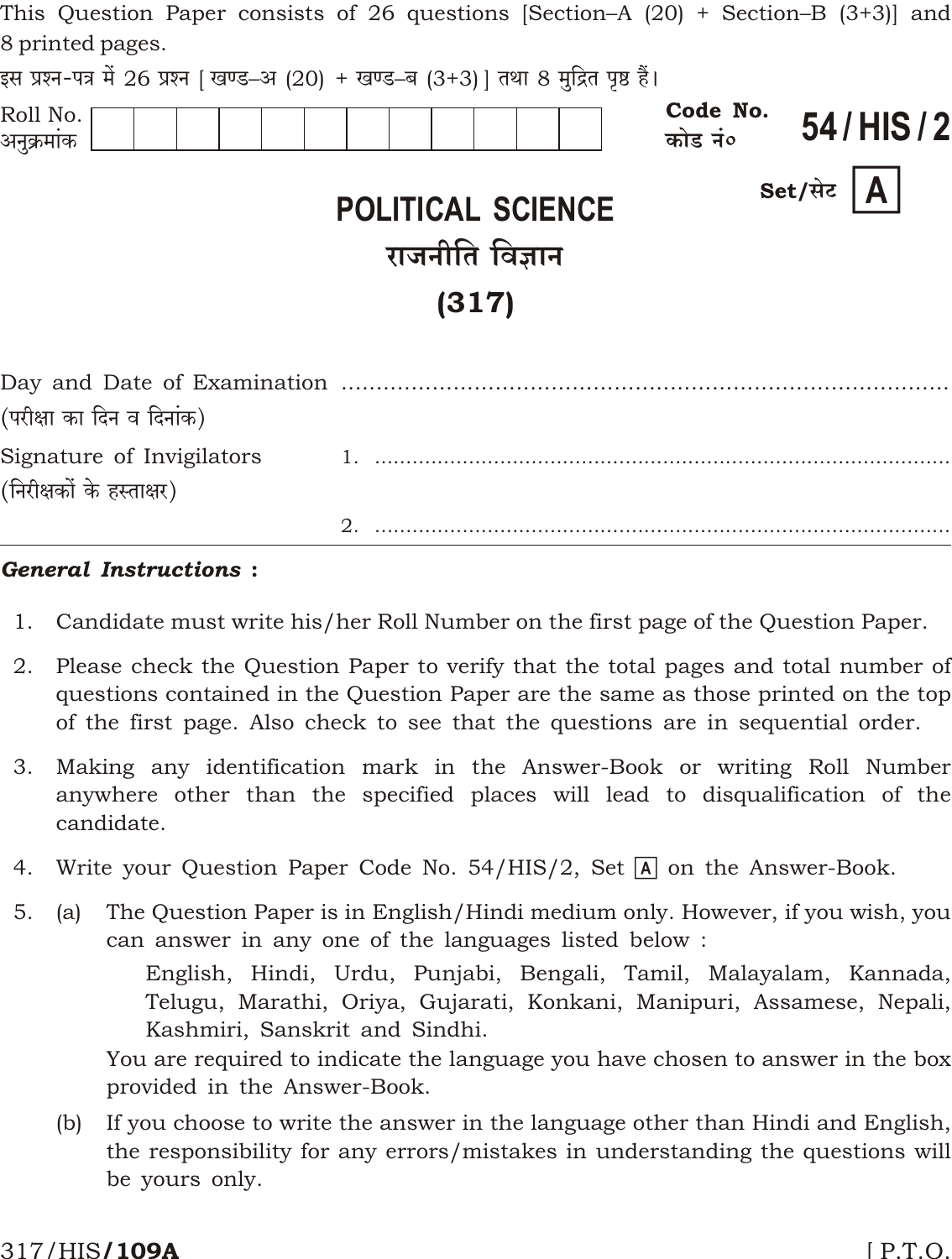## सामान्य अनुदेश :

- 1. परीक्षार्थी प्रश्न-पत्र के पहले पृष्ठ पर अपना अनुक्रमांक अवश्य लिखें।
- कृपया प्रश्न-पत्र को जाँच लें कि प्रश्न-पत्र के कुल पृष्ठों तथा प्रश्नों की उतनी ही संख्या है जितनी प्रथम पृष्ठ के सबसे 2. ऊपर छपी है। इस बात की जाँच भी कर लें कि प्रश्न क्रमिक रूप में हैं।
- उत्तर-पुस्तिका में पहचान-चिह्न बनाने अथवा निर्दिष्ट स्थानों के अतिरिक्त कहीं भी अनुक्रमांक लिखने पर परीक्षार्थी को 3. अयोग्य ठहराया जायेगा।
- अपनी उत्तर-पुस्तिका पर प्रश्न-पत्र की कोड नं० 54/HIS/2, सेट [A] लिखें।  $4.$
- (क) प्रश्न-पत्र केवल हिन्दी/अंग्रेजी में है। फिर भी, यदि आप चाहें तो नीचे दी गई किसी एक भाषा में उत्तर दे 5. सकते हैं :

अंग्रेजी, हिन्दी, उर्दू, पंजाबी, बंगला, तमिल, मलयालम, कन्नड़, तेलुगू, मराठी, उड़िया, गुजराती, कोंकणी, मणिपुरी, असमिया, नेपाली, कश्मीरी, संस्कृत और सिन्धी।

कृपया उत्तर-पुस्तिका में दिए गए बॉक्स में लिखें कि आप किस भाषा में उत्तर लिख रहे हैं।

(ख) यदि आप हिन्दी एवं अंग्रेजी के अतिरिक्त किसी अन्य भाषा में उत्तर लिखते हैं, तो प्रश्नों को समझने में होने वाली त्रुटियों/गलतियों की जिम्मेदारी केवल आपकी होगी।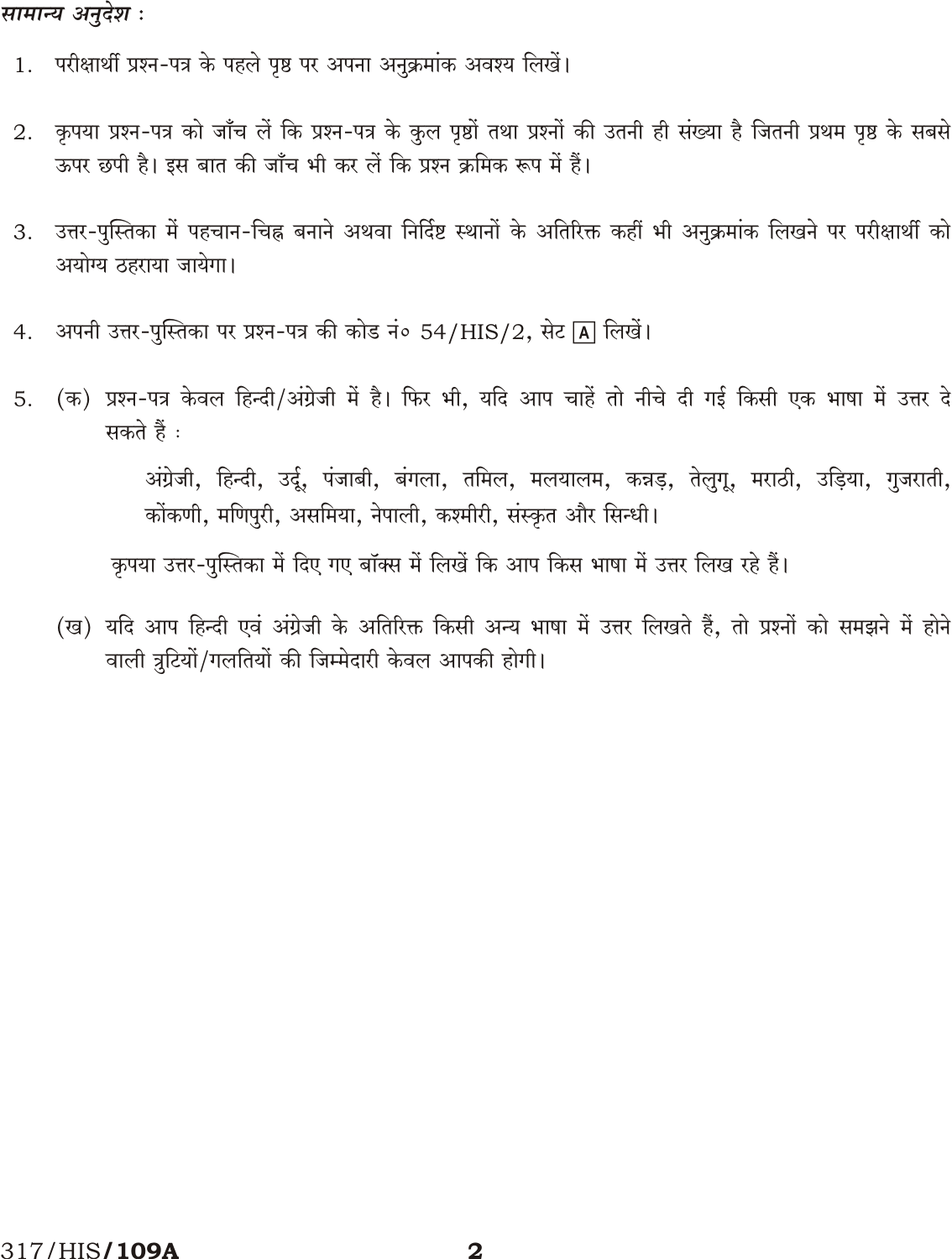# **POLITICAL SCIENCE** राजनीति विज्ञान

## $(317)$

Time: 3 Hours | समय : 3 घण्टे ]

[ Maximum Marks: 100

[ पूर्णांक : 100

- This Question Paper consists of two Sections, viz., 'A' and 'B'. Note :  $(i)$ 
	- $(ii)$ All questions in Section 'A' are compulsory.
	- Section 'B' has two options. Candidates are required to attempt questions  $(iii)$ from one option only.
	- Marks of each question are indicated against it.  $(iv)$
- इस प्रश्न-पत्र में दो खण्ड हैं-खण्ड 'अ' तथा खण्ड 'ब'। निर्देश :  $(i)$ 
	- खण्ड 'अ' के सभी प्रश्न अनिवार्य हैं।  $(ii)$
	- खण्ड 'ब' में दो विकल्प हैं। परीक्षार्थियों को केवल **एक विकल्प** के ही प्रश्नों के उत्तर देने हैं।  $(iii)$
	- प्रत्येक प्रश्न के अंक उसके सामने अंकित हैं।  $(iv)$

## **SECTION-A**

### खण्ड-अ

- **1.** What does practical politics imply?  $\overline{2}$ व्यवहारवादी राजनीति से क्या अभिप्राय है? 2. Explain the Marxist concept of the State.  $\overline{2}$ राज्य की मार्क्सवादी अवधारणा की व्याख्या कीजिए।
- 3. What is meant by the word 'socialist' in the Indian context?  $\overline{2}$ भारत के संदर्भ में 'समाजवादी' शब्द का अर्थ स्पष्ट कीजिए।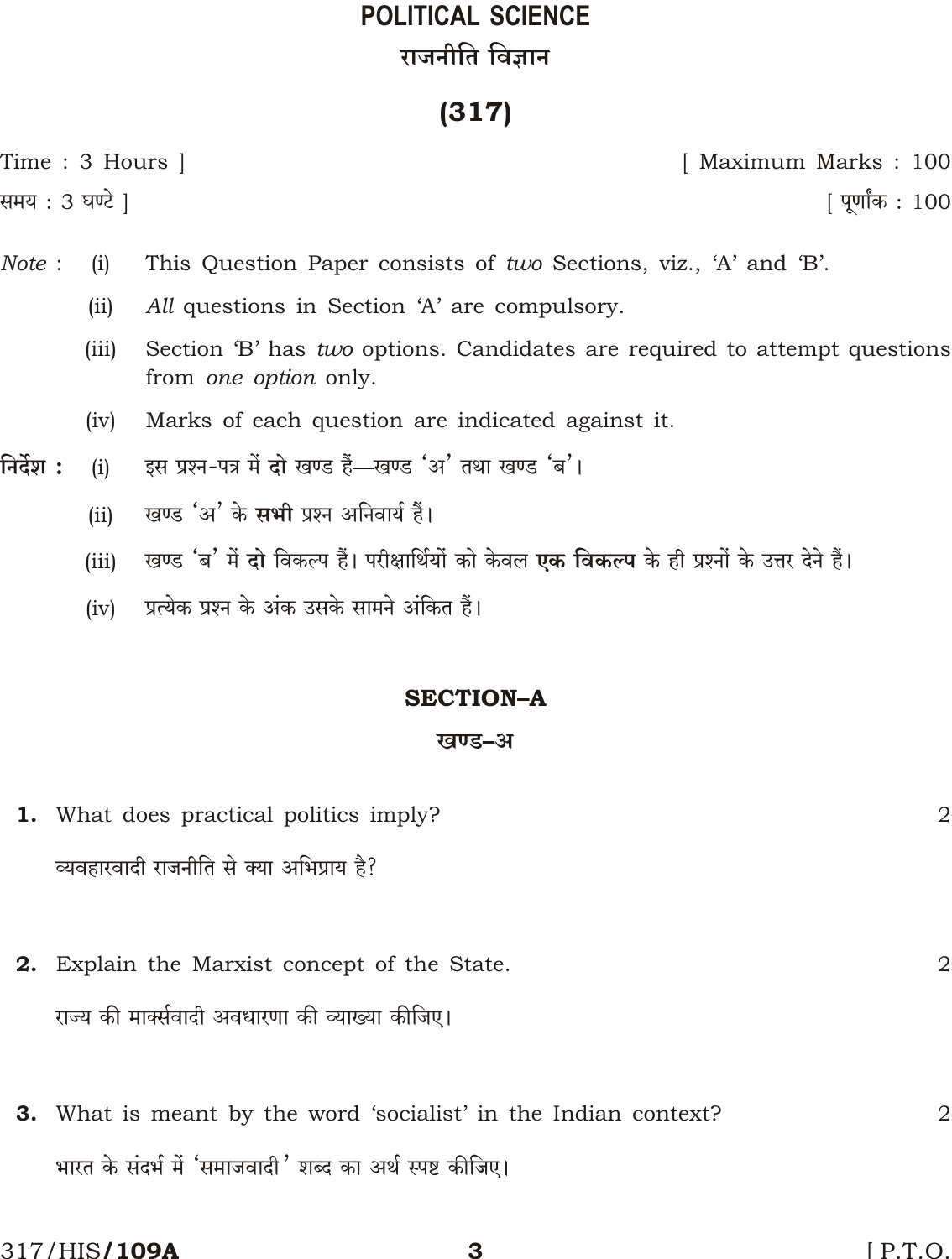| 4. Mention any two discretionary powers of the Governor of a State.                                         | $1 \times 2 = 2$ |
|-------------------------------------------------------------------------------------------------------------|------------------|
| राज्य के राज्यपाल की किन्हीं <b>दो</b> ऐच्छिक शक्तियों का उल्लेख कीजिए।                                     |                  |
| <b>5.</b> How can Gram Sabhas ensure active participation of the people in the rural<br>self-government?    | $\overline{2}$   |
| ग्रामीण स्वशासन में लोगों की सक्रिय सहभागिता ग्राम सभाएँ कैसे सुनिश्चित कर सकती हैं?                        |                  |
| 6. Identify any two rights which make the people of India political sovereign.                              | $1\times 2=2$    |
| ऐसे दो अधिकारों की पहचान कीजिए, जो भारत के लोगों को राजनीतिक संप्रभुता प्रदान करते हैं?                     |                  |
| 7. Highlight any two techniques of campaigning before an election.                                          | $1 \times 2 = 2$ |
| चुनाव से पूर्व अभियान के किन्हीं दो तरीकों को उजागर कीजिए।                                                  |                  |
| <b>8.</b> Mention any two initiatives taken by India to come closer to China.                               | $1 \times 2 = 2$ |
| चीन के निकट आने के लिए भारत द्वारा किए गए किन्हीं <b>दो</b> प्रयासों का उल्लेख कीजिए।                       |                  |
| <b>9.</b> How far did the Shimla Pact of 1972 between India and Pakistan prove to be<br>successful? Assess. | $\overline{2}$   |
| भारत और पाकिस्तान के बीच हुआ 1972 का शिमला समझौता किस सीमा तक सफल रहा? आकलन<br>कीजिए।                       |                  |
| 10. Explain any five points of distinction between State and other associations.                            | $1 \times 5 = 5$ |
| राज्य तथा अन्य संगठनों में अंतर दर्शाने वाले किन्हीं <b>पाँच</b> बिंदुओं को स्पष्ट कीजिए।                   |                  |
| 11. Examine any <i>five</i> features of liberalism.                                                         | $1 \times 5 = 5$ |
| उदारवाद की किन्हीं <b>पाँच</b> विशेषताओं का परीक्षण कीजिए।                                                  |                  |

317/HIS/109A

 $\overline{\mathbf{4}}$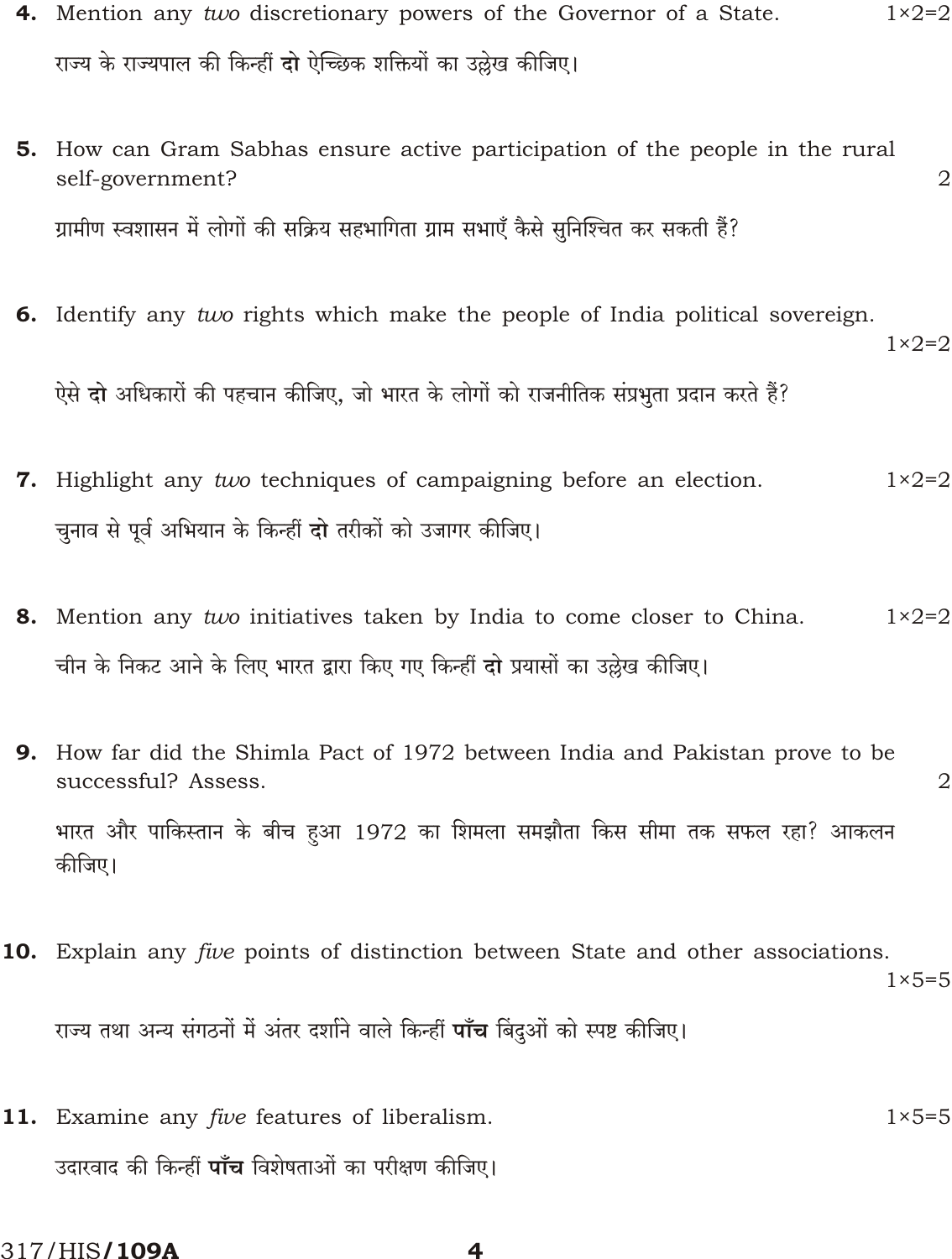|     | 317/HIS <b>/109A</b><br>[PT.0]<br>5                                                                                                                                                                    |   |
|-----|--------------------------------------------------------------------------------------------------------------------------------------------------------------------------------------------------------|---|
|     | क्या आप इस कथन से सहमत हैं कि भारत का संविधान एक शक्तिशाली केन्द्र की स्थापना करता है? अपने<br>उत्तर के समर्थन में कोई <b>चार</b> उपयुक्त तर्क दीजिए।                                                  |   |
|     | अथवा                                                                                                                                                                                                   |   |
|     | किसी राज्य में राष्ट्रपति शासन लागू करने वाला अनुच्छेद 356 इतना विवादास्पद क्यों बन गया है? केन्द्र-राज्य<br>संबंधों को सुधारने के लिए सरकारिया आयोग द्वारा  दी गई सिफारिशों का परिक्षण कीजिए।         |   |
|     | strong centre? Give any four suitable arguments to support your answer.<br>$2 \times 4 = 8$                                                                                                            |   |
|     | Do you agree with the statement that the Constitution of India establishes a                                                                                                                           |   |
|     | <b>OR</b>                                                                                                                                                                                              |   |
| 17. | Why has use of Article 356 to impose President's rule in a State become very<br>controversial? Examine the recommendations of the Sarkaria Commission to<br>$2+6=8$<br>improve Centre-State relations. |   |
|     | मानवाधिकारों के विकास की प्रमुख घटनाओं का वर्णन कीजिए।                                                                                                                                                 |   |
|     | <b>16.</b> Describe the major landmarks in the development of Human Rights.                                                                                                                            | 5 |
|     | जनसंख्या में वृद्धि केवल प्राकृतिक वातावरण के लिए नहीं अपितु पर्यावरण के अन्य पक्षों के लिए भी किस<br>प्रकार एक समस्या बनती जा रही है?                                                                 |   |
|     | environment but for other aspects of environment also?                                                                                                                                                 | 5 |
|     | 15. How is growing population becoming a problem not only for the natural                                                                                                                              |   |
|     | भारत में आरक्षण की नीति को संरक्षणात्मक भेदभाव के उदाहरण के रूप में न्यायसंगत ठहराइए।                                                                                                                  |   |
|     | <b>14.</b> Justify the policy of reservation in India as an instance of protective<br>discrimination.                                                                                                  | 5 |
|     | विधान सभा तथा विधान परिषद् में कोई <b>पाँच</b> समानताएँ दर्शाइए।                                                                                                                                       |   |
|     | $1 \times 5 = 5$<br>13. Bring out any <i>five</i> similarities between Vidhan Sabha and Vidhan Parishad.                                                                                               |   |
|     | संविधान में करने की प्रेरणा हमें मिली और क्यों?                                                                                                                                                        |   |
|     | राज्य के नीति-निदेशक सिद्धांतों से क्या अभिप्राय है? किस देश के संविधान से इनका समावेश भारत के                                                                                                         |   |
|     | <b>12.</b> What do Directive Principles of State Policy mean? The Constitution of which<br>country inspired to include DPSP into our Constitution and why?<br>$2+1+2=5$                                |   |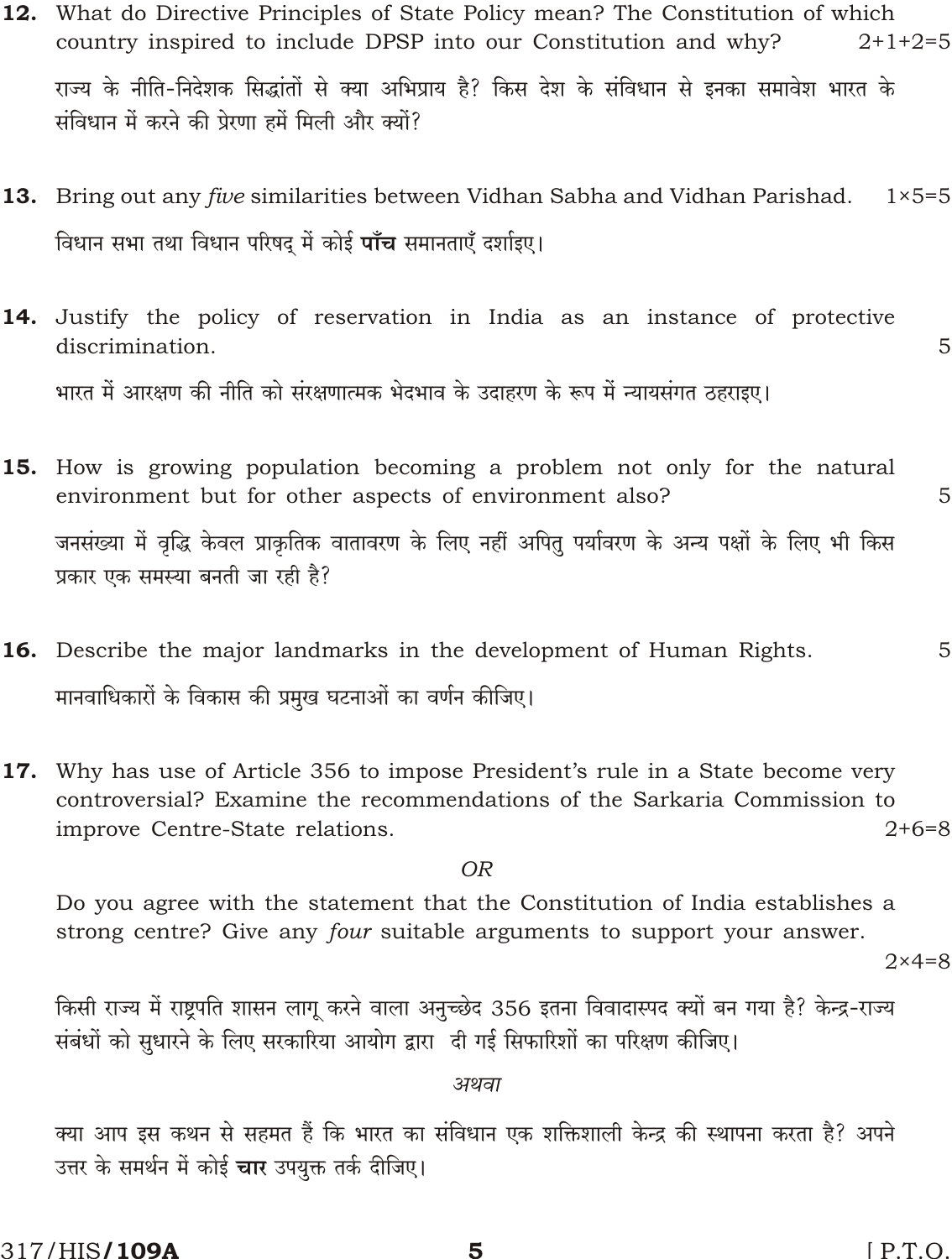- 18. Explain the legislative and the executive functions of the Parliament of India. 4+4=8  $\overline{OR}$ How is the President of India elected and by whom? Explain.  $6 + 2 = 8$ भारत के संसद के विधायी तथा कार्यपालिका संबंधी कार्यों की व्याख्या कीजिए। अथवा भारत के राष्ट्रपति का निर्वाचन किस प्रकार होता है और उन्हें कौन चुनता है? व्याख्या कीजिए।
- 19. Evaluate the role of Communist Parties in Indian politics since Independence. 8  $OR$

Suggest any four measures to correct or reduce regional imbalance in India.  $2 \times 4 = 8$ 

स्वतंत्रता के पश्चात् भारत की राजनीति में साम्यवादी दलों की भूमिका का मूल्यांकन कीजिए।

अथवा

भारत में क्षेत्रीय असंतलन को ठीक करने अथवा कम करने के कोई **चार** उपाय सझाइए।

20. Highlight any four concerns in India's foreign policy in the post-Cold War period.  $2 \times 4 = 8$ 

 $OR$ Explain any four factors responsible for cordial relations between India and the Soviet Union.  $2\times 4=8$ 

शीतयुद्धकाल के बाद के भारत की विदेश नीति के किन्हीं **चार** मुद्दों को उजागर कीजिए।

अथवा

भारत और सोवियत संघ के बीच मधर संबंधों के लिए उत्तरदायी किन्हीं **चार** कारकों की व्याख्या कीजिए।

317/HIS**/109A** 

6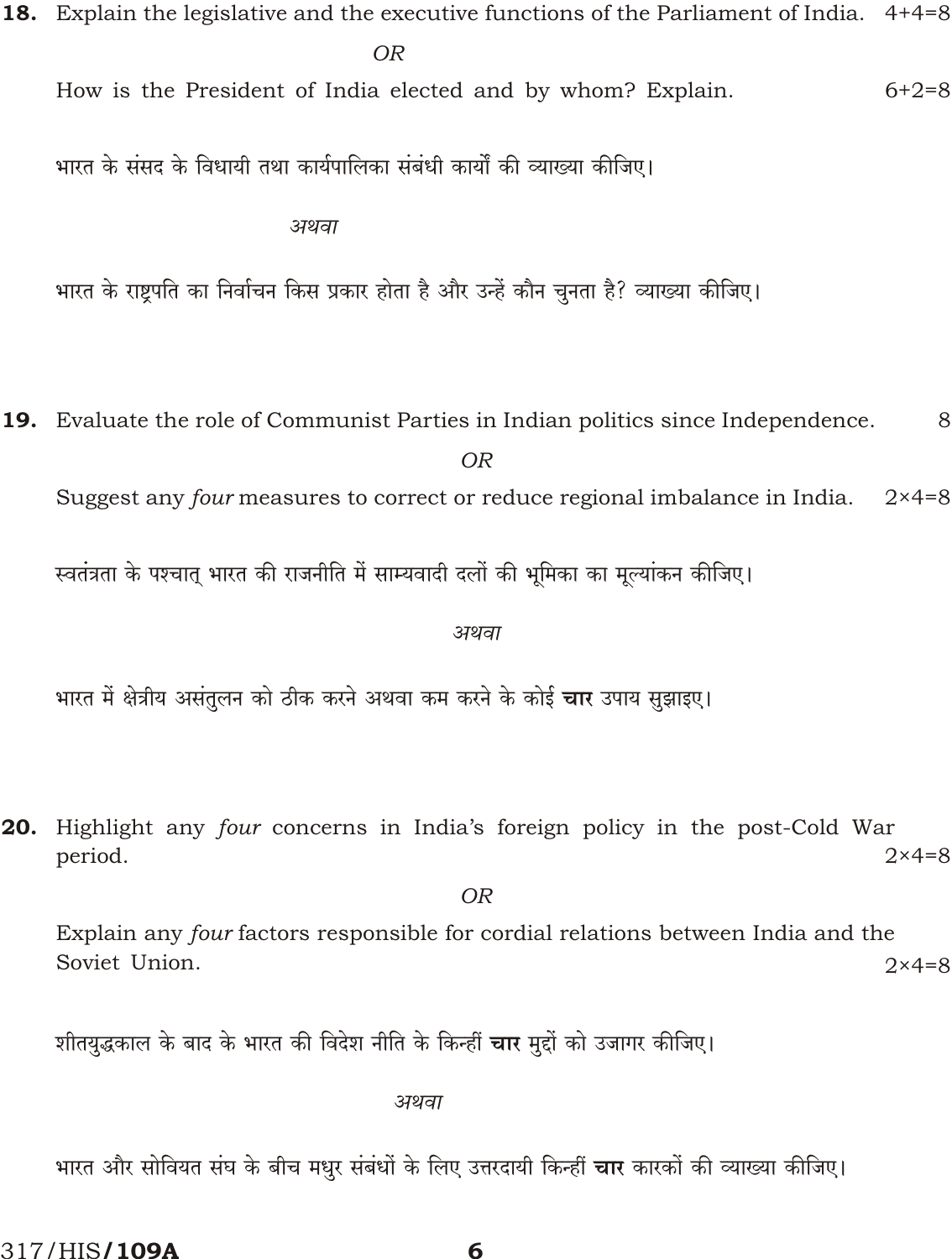### **SECTION-B**

#### खण्ड-ब

## OPTION-I

## विकल्प–ा

## ( World Order and the United Nations ) (विश्व व्यवस्था और संयुक्त राष्ट्र)

21. Although the specialized agencies are part of the UN system, they function independently of the UN organs. Identify any four such agencies.  $\frac{1}{2} \times 4 = 2$ 

यद्यपि विशिष्ट एजेंसियाँ संयुक्त राष्ट्र व्यवस्था के अंग हैं फिर भी वे संयुक्त राष्ट्र के अंगों से स्वतंत्र रूप में कार्य करती हैं। ऐसी ही किन्हीं **चार** विशिष्ट एजेंसियों की पहचान कीजिए।

- 22. Explain the outcomes of the peace-keeping activities of the United Nations. 5 संयुक्त राष्ट की शांति बहाली गतिविधियों के परिणामों की व्याख्या कीजिए।
- 23. Describe any four effects of the bipolar world.  $2 \times 4 = 8$

**OR** 

Describe the composition of the UN Security Council. What steps could it take to restore peace in conflict infested areas?  $2+6=8$ 

द्विध्नवीय विश्व के किन्हीं **चार** प्रभावों का वर्णन कीजिए।

अथवा

संयुक्त राष्ट्र सुरक्षा परिषद् की संरचना का वर्णन कीजिए। संघर्ष-प्रभावित क्षेत्रों में शांति स्थापना के लिए यह किस प्रकार के कदम उठा सकती है?